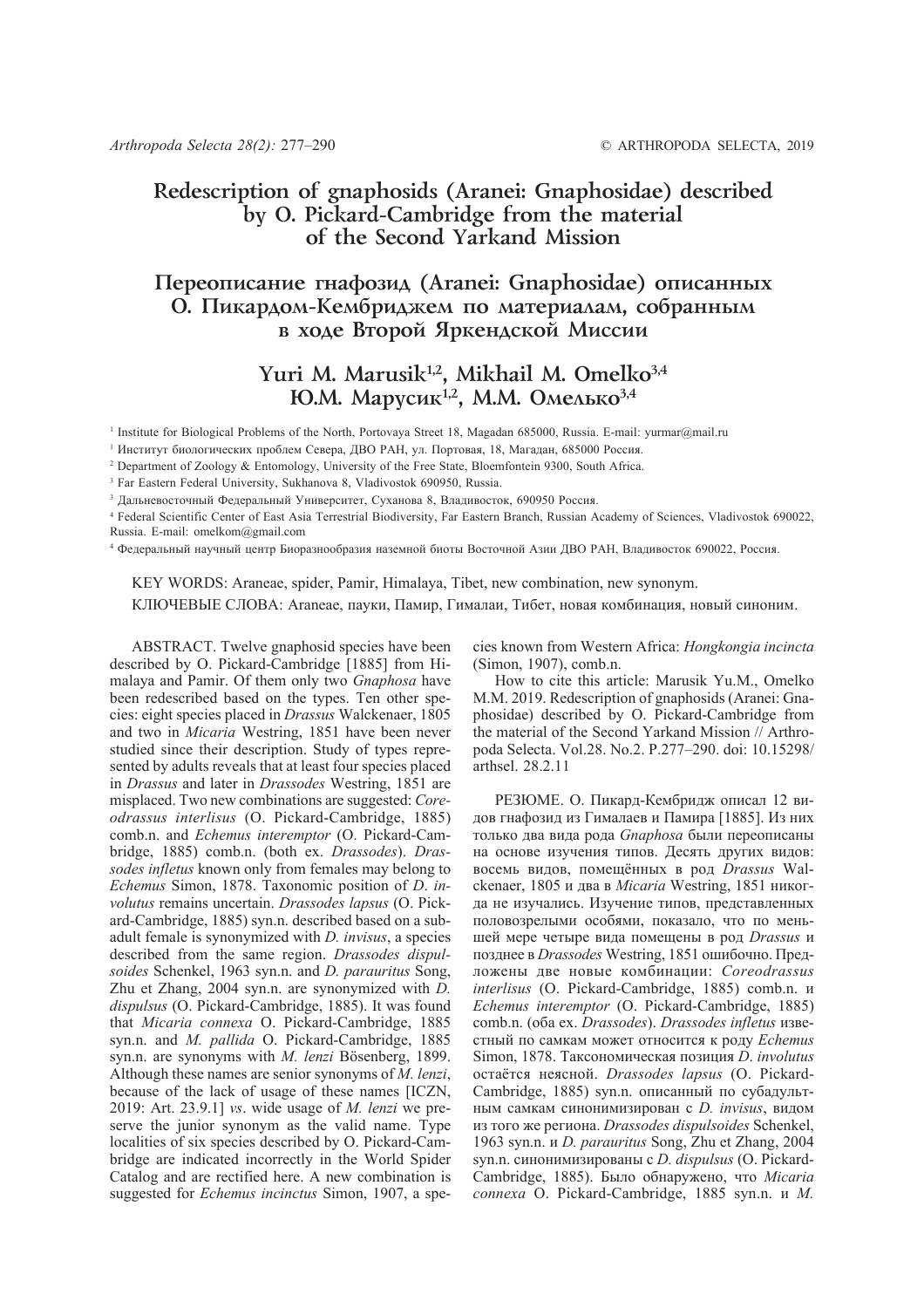*pallida* O. Pickard-Cambridge, 1885 syn.n. являются синонимами *M. lenzi* Bцsenberg, 1899. Хотя эти названия являются старшими синонимами *M. lenzi,* но так как они не используются [ICZN, 2019: Art. 23.9.1] *vs*. широкое использование *M. lenzi* мы сохраняем младший синоним в качестве валидного названия. Типовые местообитания шести видов описанных в работе в Мировом Каталоге Пауков указаны неверно и поправлены здесь. Новая комбинация предложена для *Echemus incinctus* Simon, 1907, вида известного из Западной Африки: *Hongkongia incincta* (Simon, 1907), comb.n.

#### Introduction

Octavius Pickard-Cambridge [1885] made the first survey of spiders from Indian Himalaya, Pamir and southwestern Xinjiang. This survey was based on material collected during the Second Yarkand Mission (1873–1874) by Dr. Ferdinand Stoliczka. 132 species have been recognized among this material and 107 of them have been described as new to science [WSC, 2019]. The majority of these species remain known only from the original publication and and are without figures. The lack of redescriptions is chiefly caused by the absence of species name and geographical labels in the vials containing spiders collected during the Second Yarkand Mission [Proszyński, Żochowska, 1981; Marusik, 1993, 2017, Marusik *et al*., 2018; Marusik, Nadolny, 2018; Marusik, Omelko, 2018; Marusik, Zonstein, 2019] making the material difficult to locate and identify within the collection. All vials contain labels stating just the bottle number, vial number, and sometimes, the number of specimens. A search of the O. Pickard-Cambridge archive in the Oxford University Museum of Natural History (UK) failed to reveal any notes that enable such numerical labels to be deciphered. So far only species of few families have been revised: Saliticidae [Proszyński, Żochowska, 1981], Thomisidae, Philodromidae and Sparassidae [Marusik, 1993], and some other families represented by a single species. Because of these difficulties, we decided to revise the collection step by step with the goal to restore species names and provide detailed redescriptions of the types.

This paper is devoted to Gnaphosidae. O. Pickard-Cambridge [1885] described 12 species of this family: *Drassus* Walckenaer 1805 (8 species), *Gnaphosa* Latreille, 1804 (2 species) and *Micaria* Westring, 1851 (2 species) and reported three more species belonging to *Drassus*, *Gnaphosa* and *Prosthesima* L. Koch, 1872. Since then only the two *Gnaphosa* species have been redescribed based on the type material [Ovtsharenko *et al*., 1992]. Two species of *Drassus*, namely *D. lapsus* and *D. dispulsus* were redescribed based on specimens from China but not on the syntypes [Hogg, 1902; Schenkel, 1936]. Identification of the former species was doubted by Hogg [1912].

Among the material studied we located only seven *Drassus* species and one *Micaria*.

In general, it was not difficult to recognize gnaphosids due to the illustrations provided by O. Pickard-Cambridge. Such illustrations however, are lacking for majority of the families treated in the publication (i.e. Salticidae, Thomisidae, Araneidae, Lycosidae, etc.). We found it confusing that the number of localities mentioned in the text does not correspond to the number of the vials. Another point that brings some difficulties to the species recognition is lack of information on how many specimens have been studied. O. Pickard-Cambridge indicated only the sex of specimen(s), and if certain species was represented by numerous specimens, juveniles where not mentioned.

In the time when O. Pickard-Cambridge [1885] wrote the paper "*Drassus*" (*Drassodes*) had very wide limits and encompassed species now considered to be in many other genera and even families. For example, *Drassus troglodites* C.L. Koch, 1839 reported in the paper, is now considered to be in *Haplodrassus*, as *H. signifer* C.L. Koch, 1839. While studying types we recognized that only three species still belong to *Drassodes*, two species now belong to *Coreodrassus* Paik, 1984 and *Echemus* Simon, 1878 and three others can be assigned to this genus only with large reservations.

### Material and methods

Specimens were photographed with a Canon EOS 7D camera attached to an Olympus SZX16 stereomicroscope and Pro-Microscan camera attached to an Olympus BH-2 stereomicroscope. Digital images were mounted using Zerene Stacker and Helicon Focus 3.10 image stacking software. Epigynes were cleared in a KOH/water solution until the soft tissues were dissolved. Standard abbreviations are used for leg segments: Fe — femur, Pa — patella, Ti — tibia, Mt — metatarsus, Ta — tarsus. In material examined the following original abbreviations have been used: B — bottle, v vial,  $sp$  — [number of] specimen(s). The meaning of some of the numbers and letters on the labels are unclear to us or the museum curator. All taxa treated here are listed in alphabetical order of genera and species.

All material treated here belongs to the Oxford University Museum of Natural History, United Kingdom (OUMNH).

## Taxonomic survey

#### *Coreodrassus* **Paik, 1984**

TYPE SPECIES: *Coreodrassus coreanus* Paik, 1984 (=*C. lancearius* (Simon, 1893)).

COMMENTS. Currently three species occurring in Asia are placed in this genus [WSC, 2019]. Although the habitus of these spiders are similar to those in *Drassodes*, the copulatory organs of females and in particular males, are very different and, in some respects, unique (long palpal patellar apophysis and two retrolateral apophyses).

*Coreodrassus interlisus* (O. Pickard -Cambridge, 1885) **comb.n.** Figs 1A, 2E, 7A–B

*Drassus i.* O. Pickard-Cambridge, 1885b: 12, pl. 1, f. 9 ( $\circ$ <sup>2</sup>).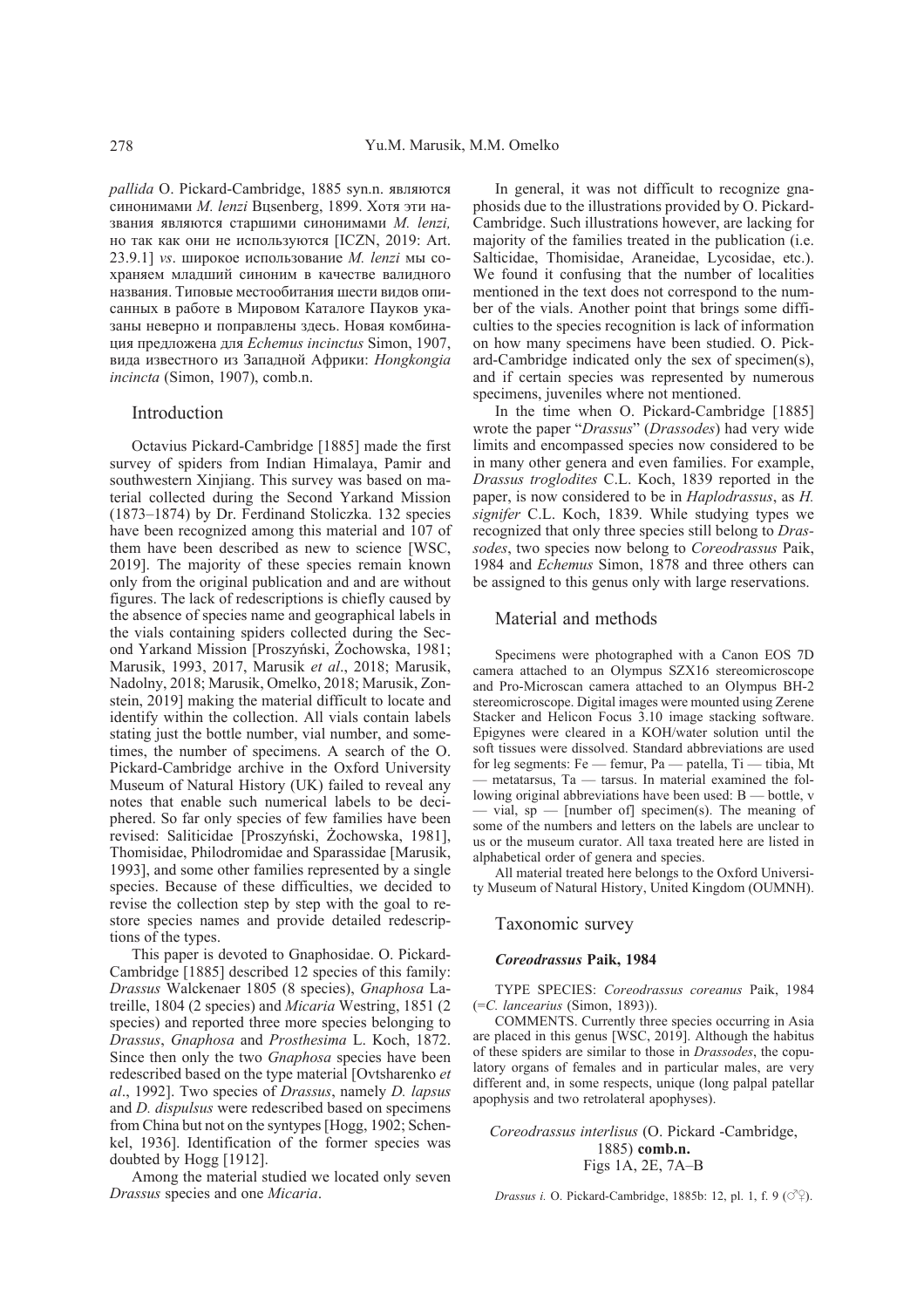

Fig. 1. Copies of original figures by O. Pickard-Cambridge with his handwritten comments: *Drassus interlisus* (A), *D. infletus* (B), *D. invisus* (C), *D. interemptor* (D), *D. lapsus* (E), *D. dispulsus* (F), *D. interpolator* (G), *D. involutus* (H) and *Micaria connexa* (I). Рис. 1. Копии оригинальных рисунков О. Пикарда-Кембриджа с рукописными комментариями автора: *Drassus interlisus* (A),

*D. infletus* (B), *D. invisus* (C), *D. interemptor* (D), *D. lapsus* (E), *D. dispulsus* (F), *D. interpolator* (G), *D. involutus* (H) и *Micaria connexa* (I).

*Drassodes i.*: Reimoser, 1919: 198.

MATERIAL EXAMINED. Syntypes:  $2 \frac{90}{4}$  with labels "376, B 376 v10 1sp" and "B 378 v11 1sp, D53".

LOCALITIES MENTIONED IN THE TEXT: Kashghar, December 1873; Yarkand, 21st to 27th May 1874; between Yangihissar and Sirikol, March 1874; neighbourhood of Leh, August or September 1873; Yarkand to Bursi, between May 28th and June 17th, 1874.

ETYMOLOGY. Seems derived from a Latin verb interlido meaning "to strike out" or "to strike against"

NOTE. O. Pickard-Cambridge [1885] listed this species from 5 localities in Xinjiang and India, although we found only 2 vials with 2 females. The male was not found. It may be that some other specimens were identified based on juveniles.

While describing this species O. Pickard-Cambridge [1885] doubted whether it truly belonged to *Drassus* and compared it with *Hypsinotus* L. Koch, 1866 a genus now considered as a synonym of *Corinna* C.L. Koch, 1841 (Corinnidae). Figure of the male palp (Fig 1A, and fig. 9c in O. Pickard-Cambridge, 1885) with patellar and two tibial apophyses leaves no doubt that this species belongs to *Coreodrassus*. *Coreodrassus interlisus* is very similar to *C. semidesertus* Ponomarev et Tsvetkov, 2006 known from Northwestern Kazakhstan and to *C. forficalis* Zhang et Zhu, 2008 known from northern Xinjiang. These three species could prove to be synonyms upon further study. *Coreodrassus interlisus* is lacking proper figures of the male palp, and figure of the epigyne of *C*. *semidesertus* is too schematic to be compared with *C. interlisus*.

DESCRIPTION. Male. Syntype male not found.

Female. Total length 9.10–10.50. Carapace 3.90–4.50 long, 2.80–3.45 wide.

Chelicerae with 3 promarginal and 2 (one of them very small) retromarginal teeth.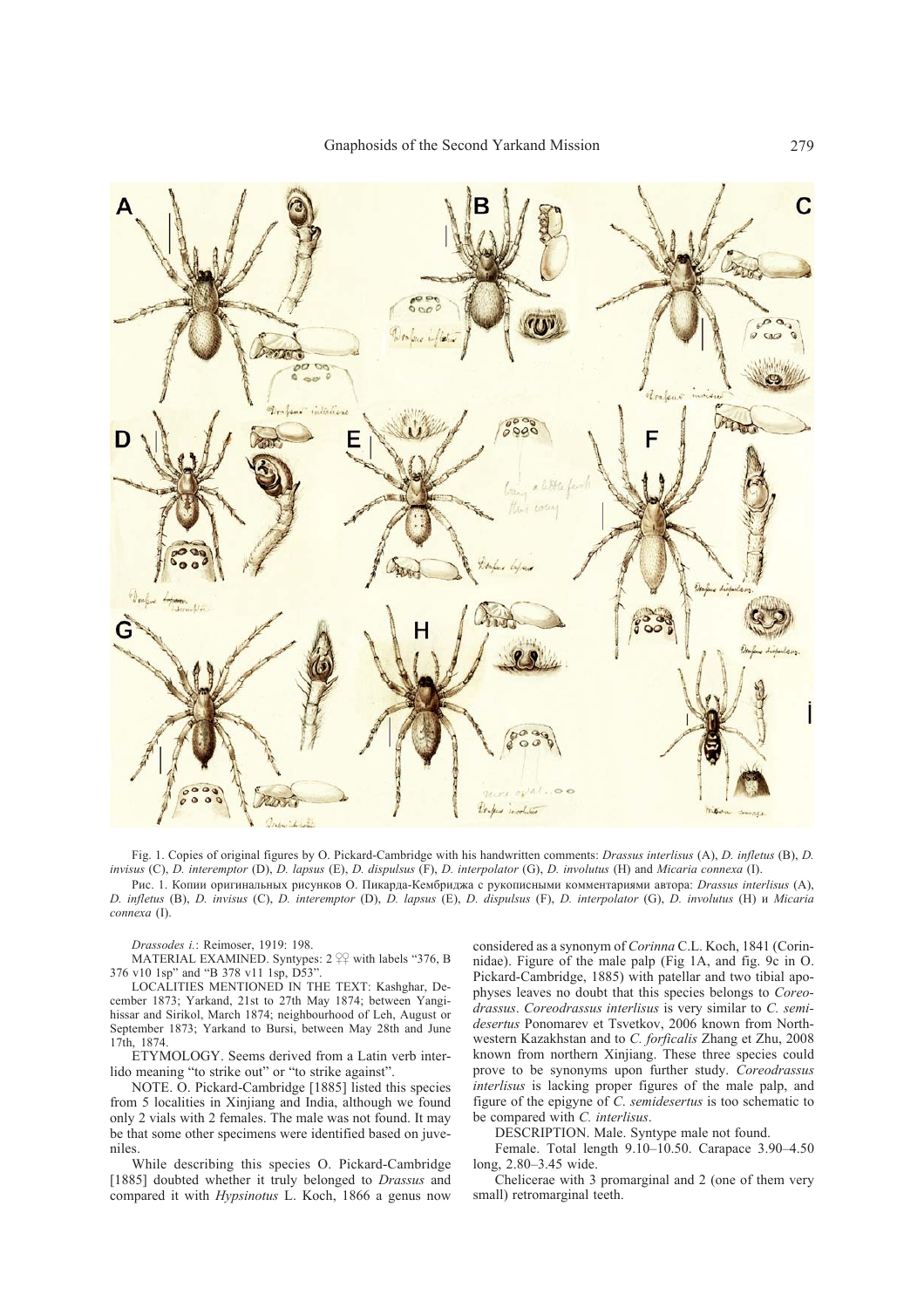

Fig. 2. Habitus of *Drassodes invisus* (A), *D. dispulsus* (B), *D. interpolator* (C), *D. interemptor* (D), *D. interlisus* (E) and *D. involutus* (F), dorsal view. A, E, F — females;  $B-D$  — males.

Рис. 2. Внешний вид *Drassodes invisus* (A), *D. dispulsus* (B), *D. interpolator* (C), *D. interemptor* (D), *D. interlisus* (E) и *D. involutus* (F), дорзально. A, E, F — самки; B-D — самцы.

Length of palp and leg segments  $(?)$  — refers to missing segment).

|              | Fe   | Pa            | Ti   | Mt            | Ta   | Total |
|--------------|------|---------------|------|---------------|------|-------|
|              |      | $3.15$   2.05 | 2.88 | $2.05$   1.38 |      | 11.50 |
| $\mathbf{H}$ |      | $2.85$   1.75 | 2.50 | 1.93          | 1.33 | 10.35 |
| Ш            |      |               |      |               |      |       |
| IV           | 3.38 | 1.88          | 2.70 | 3.45          | 1.63 | 13.03 |

Leg spination (? — refers to missing segment): femora I 2d1p, II 2d1p, III ?, IV 2d1r; tibia I 0, II 0, III ?, IV 2p3r2- 2v; metatarsus I 0, II 0, III ?, IV 3p3r2-2v.

Epigyne as in Figs 7A–B; epigynal plate with shallow posterior notch (*Tn*); fovea (depression) developed only in anterior part of the epigynal plate, divided by broad septum (*Se*) into 2 separate parts, antero-lateral parts of fovea with small pockets (*Ap*), copulatory openings located in the center of the plate; with small lateral pockets (*Lp*).

DISTRIBUTION. WSC [2019] indicates its distribution as Yarkand, although species was described and known so far from Yarkand and India (Leh).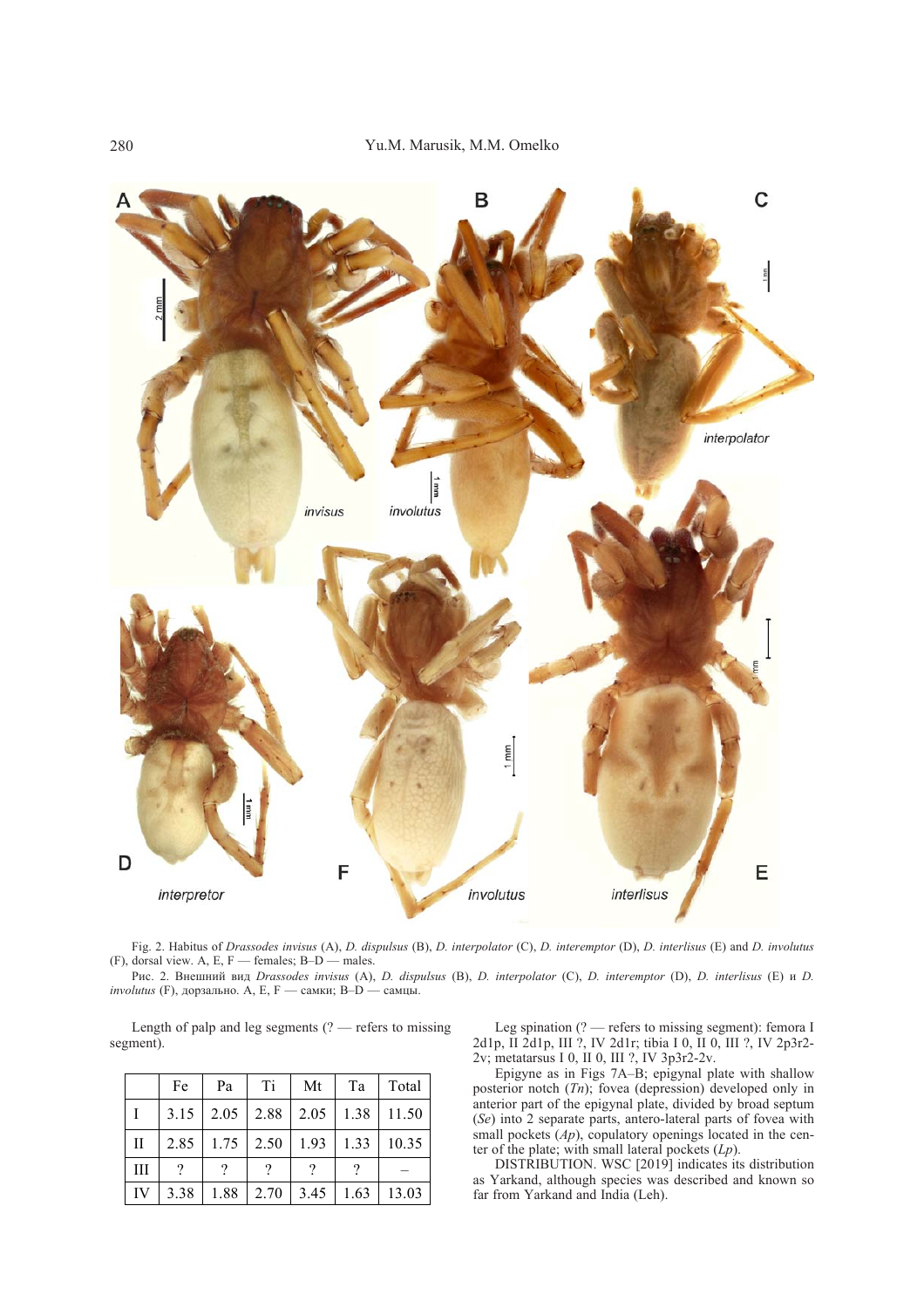

Fig. 3. Male palp of *Drassodes interpolator* (A, B), *D. dispulsus* (C, D) and *Echemus interemptor* (E, F). A, C, E — ventral view; D,  $D, F$  — retrolateral view. Scale = 0.2 mm.

Рис. 3. Пальпа самца *Drassodes interpolator* (A, B), *D. dispulsus* (C, D) и *Echemus interemptor* (E, F). A, C, E — вентрально; D, D, F — ретролатерально. Масштаб 0,2 мм.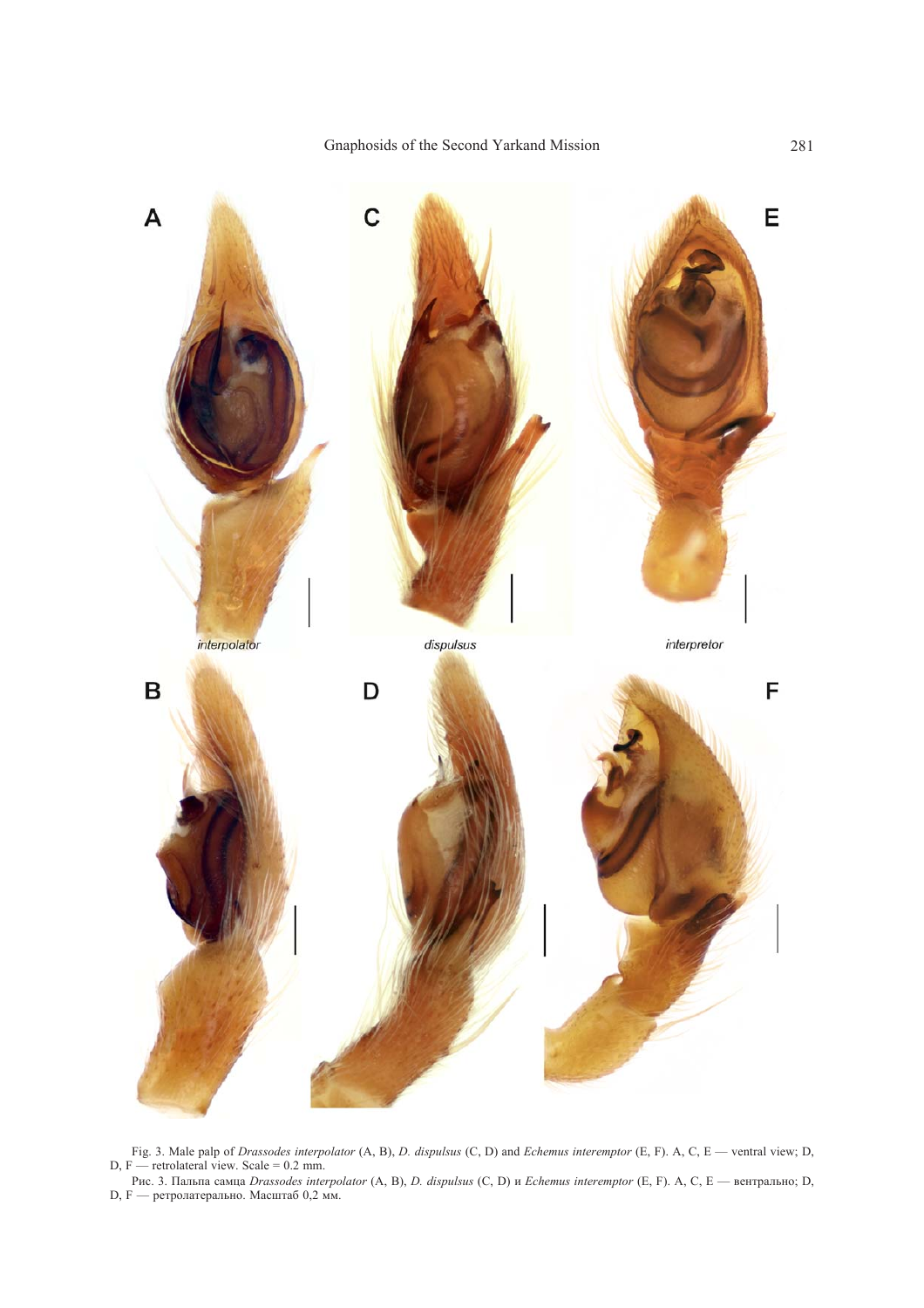#### *Drassodes* **Westring, 1851**

TYPE SPECIES: *Aranea lapidosa* Walckenaer, 1802.

COMMENTS. For a long time *Drassus* Walckenaer, 1805 (=*Gnaphosa* Latreille, 1804) was a 'waste-basket', not only for gnaphosid species, but also for Agelenidae, Dictynidae, Cheiracanthiidae, Clubionidae, Corinnidae, Liocraniidae, Oecobiidae, Sparassidae and Zodariidae [cf. Bonnet, 1956]. At the time when O. Pickard-Cambridge wrote his work [1885] and until at least 1932 the type species of *Drassodes* was considered in *Drassus*. Therefore, it is not strange that O. Pickard-Cambridge [1885] placed eight new species with similar habitus and lacking pattern in *Drassus*. Examination of types reveals that at least four of the species belong elsewhere. We were able to recognize the proper genus for only two of them, *D. interlisus* and *D. interemptor*. Although the two other species are not related to *Drassodes* and represent three, most likely new genera, we are not describing them because all these species are represented by specimens of only one sex and there are several poorly known genera from the region, for example *Coillina* Yin et Peng, 1998 (known from male only, Yunnan) or *Ladissa* Simon, 1907 (India, there are no figures of the generotype).

## *Drassodes dispulsus* (O. Pickard-Cambridge, 1885) Figs 1F, 2B, 3C–D, 4C–D, 5B, 6A–C.

*Drassus d.* Pickard-Cambridge, 1885: 11, pl. 1, f. 8 (O<sup>2</sup> $\varphi$ ). *Drassodes d.*: Schenkel, 1936: 252, f. 82 (2).

*Scotophaeus d.*: Reimoser, 1935: 173 (transferred to *Scotophae-* $\overline{u}$ 

*Drassodes dispulsoides* Schenkel, 1963: 32, f. 13 (\$). **Syn.n.** *D. auratus*: Hu, Wu, 1989: 255, f. 208.1-4 ( $\circ$ <sup>2</sup>), misidentified)

*D. auratus*: Hu, 2001: 232, f. 124.1–4 ( $\circ$ <sup>2</sup>, misidentified).

*D. parauritus* Song, Zhu et Zhang, 2004: 69, 315, f. 36A–E  $(\overrightarrow{O} \hat{S})$ . **Syn.n.** 

*D. dispulsoides: Song et al.*, 2004: 53, 312, f. 26A–I ( $\frac{1}{2}$ ; not  $\circlearrowleft$ , mismatched).

MATERIAL EXAMINED: Lectotype  $\circ$  and paralectotype 1  $\circ$ with label "B 378 v24 2sp, DE4 $\circ$ <sup>2</sup>". Paralectotypes with labels: 2  $\circ$  "166"; 1  $\circ$  "B 378 v18 1sp, DE4 $\circ$ "; 1  $\circ$  " "281, B 379 v7  $\sigma$ <sup>2</sup> ( $\uparrow$  166"; 1  $\uparrow$  ( $\uparrow$  B 378 v18 1sp, DE4 $\uparrow$ "; 1  $\sigma$   $\sigma$  ( $\uparrow$  281, B 379 v7 1sp."; 2  $\uparrow$  2 $\uparrow$  154, B 379 v9 2sp."; 1  $\uparrow$  ( $\uparrow$  157, B 379 v8 1sp."; 4  $\sigma$  $\sigma$ "153, B 379 v15 4sp."; 2  $2\frac{9}{5}$  juv. "160, B 379 v19 1sp."; 1  $\circ$  1 juv., 119, B 379 v11 2sp."; 2  $2\frac{9}{7}$  "186, B 379 v18 2sp".

LOCALITIES MENTIONED IN THE TEXT: Kashghar, December 1873; Tanktze to Chagna and Pankong valley, between the 15th and 21st of September 1873. Between Yangihissar and Sirikol, March 1874; near Leh, August and September 1873. Yangihissar, April 1874. Yarkand and neighbourhood, November 1873. Road from Yarkand to Bursi, May 28th to June 17th, 1874; and road across the Pamir from Sirikol to Panja and back, April 22nd to May 7th, 1874. Hills between Sirikol and Aktalla, May 8th to 13th, 18741; and the Sind Valley, August 5th to 13th, 1873.

ETYMOLOGY. We found no proper translation of this word; it can mean "the pace".

NOTE. Reimoser [1935] considered this species in *Scotophaeus*, but has not provided any arguments in favour of the transfer.

DIAGNOSIS. Males of this species can be easily distinguished from other species occurring in the region due to the characteristic tibial apophysis subdivided on the tip (Figs 3C–D, 5B). *Drassodes dispulsus* is most similar to *D. bifidus* Kovblyuk et Seyyar, 2009 known from Turkey only. The two species have very similar tibial apophyses, course of sperm duct and shape of embolus, but can be distinguished by the dorsal teeth of the tibial apophysis being

shorter than the ventral teeth and shorter embolus not extending beyond the tegular apophysis in *D. dispulsus* (*vs*. dorsal teeth longer than ventral, embolus relatively longer, and extends beyond the tegular apophysis in *D. bifidus*). Females of two species differ by higher and thinner median plate in *D. dispulsus*.

DESCRIPTION (smallest/largest specimens). Male: Total length 7.75 (10.50). Carapace 3.45 (4.75) long, 2.30 (3.35) wide. Chelicerae with 3 promarginal teeth, retromarginal tooth absent.

Length of leg segments in paralectotype 8.00 mm long.

|                    | Fe   | Pa   | Ti   | Mt   | Ta   | Total |
|--------------------|------|------|------|------|------|-------|
| ιI                 | 3.98 | 1.85 | 3.55 | 2.98 | 1.83 | 14.18 |
| П                  | 3.30 | 1.70 | 3.05 | 2.70 | 1.75 | 12.50 |
| $\mathop{\rm III}$ | 3.05 | 1.50 | 2.43 | 2.65 | 1.48 | 11.10 |
| IV                 | 4.00 | 1.70 | 3.35 | 4.13 | 1.75 | 14.93 |

Leg spination (paralectotype): femora I 2(3)d2(0)p, II 2d1(2,3)p, III 3d2p2r, IV 3d2p2r; tibia I 1-2v, II 2p2-2v, III 1d3p3r2-2v, IV 2d3p3r2-2v; metatarsus I 0, II  $1(0)p2v$ , III 1d3p3r2-2v, IV 1d3p3r2-2v.

Palp as in Figs 3C–D, 4C–D, 5B; femur unmodified; tibia more than 2 times shorter than cymbium, with apophyses 1.2 times shorter than cymbium, tibial apophysis slightly more than 0.5 tibia length, not tapering, with subparallel margins, bifurcated near tip, ventral branch abrupt, dorsal – triangle-shaped; cymbium elongate droplet-shaped, 2.2 times longer than wide; tegulum oval, almost 2 times longer than wide; subtegulum hidden by tegulum; tegular apophysis large, as long as embolus; conductor widened near the tip; embolus conical, relatively short (ca. 2 times longer than wide near the base), almost straight, originates at 11 o'clock position.

Female. Total length 7.00 (11.50). Carapace 3.63 (5.20) long, 2.45 (3.60) wide. Chelicerae with 3 promarginal teeth and 1 very small retromarginal tooth.

Length of leg segments (largest specimen measured).

|              | Fe | Pa | Ti | Mt | Ta | Total                                      |
|--------------|----|----|----|----|----|--------------------------------------------|
| $\mathbf{I}$ |    |    |    |    |    | $4.13$   2.28   3.38   3.00   2.13   14.90 |
| $\mathbf{I}$ |    |    |    |    |    | 3.88 2.08 3.08 2.68 1.88 13.58             |
| Ш            |    |    |    |    |    | $3.63$   1.75   3.00   3.00   1.75   13.13 |
| IV           |    |    |    |    |    | $4.63$   2.03   3.80   4.55   1.88   16.88 |

Leg spination (paralectotype): femora I 2d2p, II 2d2(3)p, III 3d2p2r, IV 3d2p2r; tibia I 2-2v, II 2p2-2v, III 1d3p2r2- 2v, IV 2d3p3r2-2v; metatarsus I 2v, II 2-2v, III 3p3r2-2v, IV 1d3p3r2-2v.

Epigyne as in Figs 6A–C; fovea distinct, 1.7 wider than high; septum wide, inverted trapezium, anterior/posterior width = 1.5, anterior receptacles exceed anterior margin of fovea; anterior and posterior receptacles almost of the same with, anterior receptacles with short stems.

COMMENTS. This species has more syntypes than any other gnaphosids described in the paper and was therefore easy to recognize.

DISTRIBUTION. WSC [2019] indicates distribution of *D. dispulsus* as Tajikistan and Mongolia, although it was described from India (Sind Valley, Leh), Xinjiang (several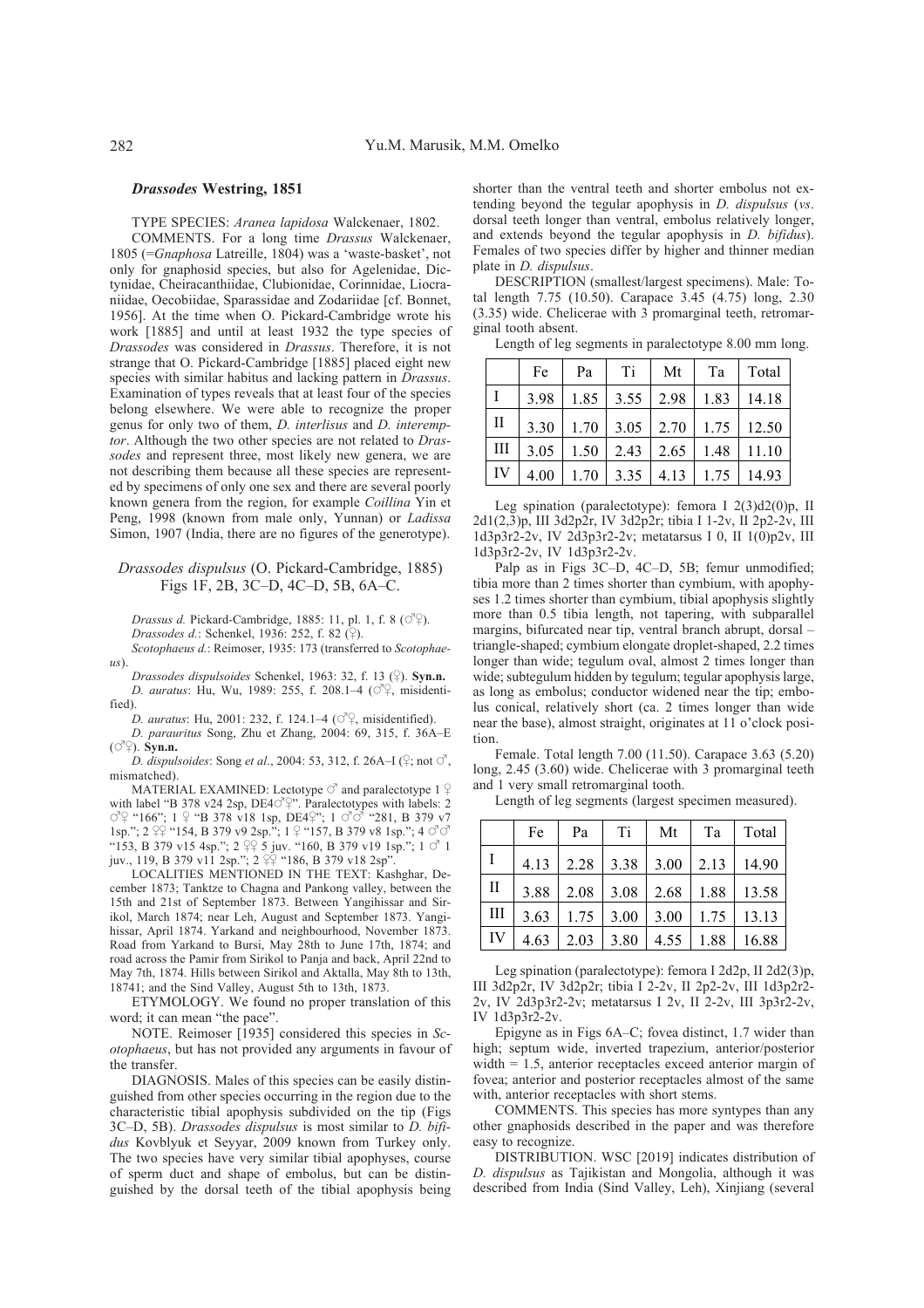

Fig. 4. Male palp of *Drassodes interpolator* (A, B), *D. dispulsus* (C, D) and *Echemus interemptor* (E, F). A, C, E — dorsal view; B, D,  $F$  — prolateral view. Scale = 0.2 mm.

Рис. 4. Пальпа самца *Drassodes interpolator* (A, B), *D. dispulsus* (C, D) и *Echemus interemptor* (E, F). A, C, E — дорзально; B, D, F — пролатерально. Масштаб 0,2 мм.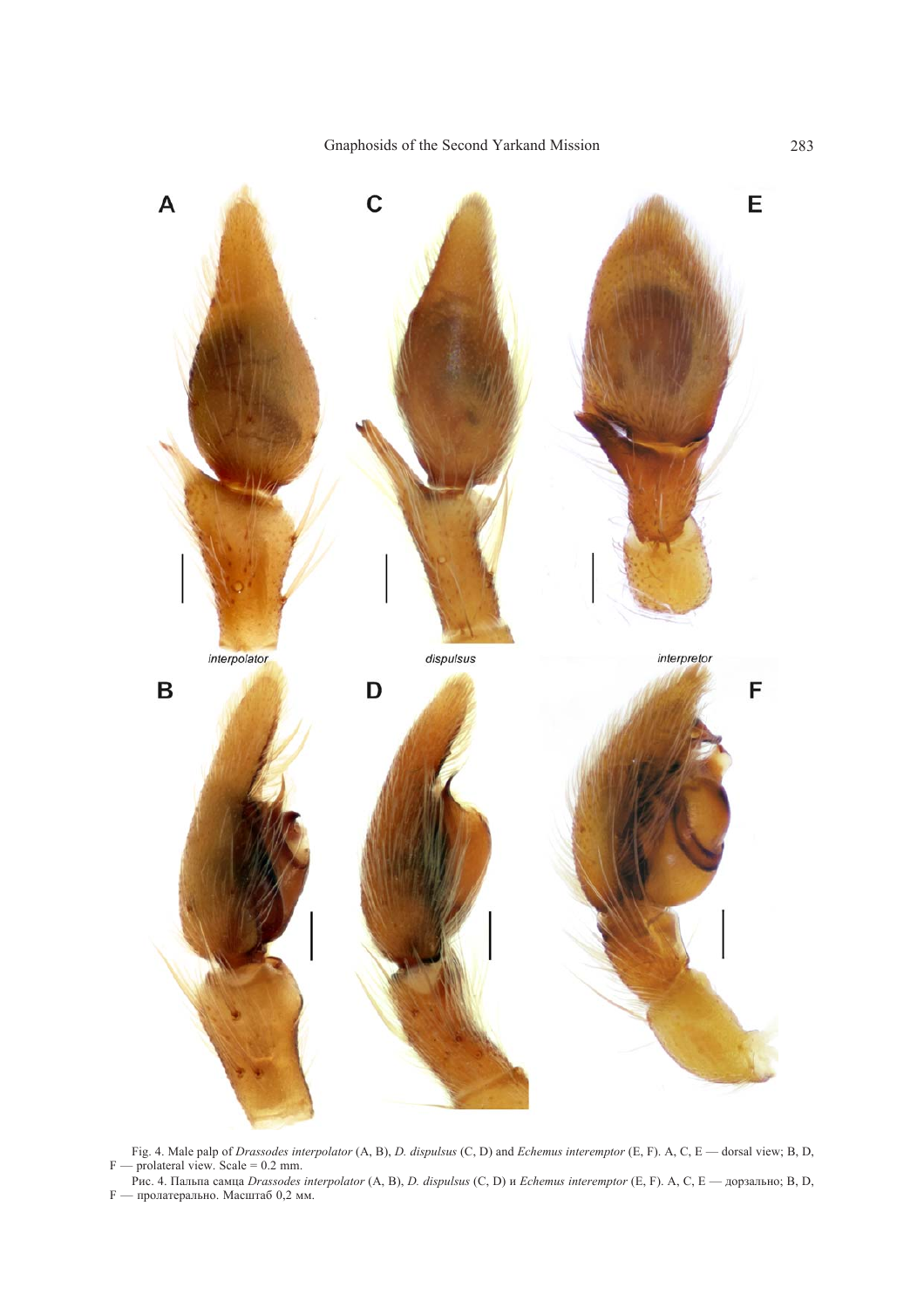

Fig. 5. Palp and eye pattern in *Echemus interemptor* (A), *Drassodes dispulsus* (B), *D. infletus* (C–D), *D. lapidosus* (E–F), *D. involutus* (G–H) and *Echemus sibiricus* Marusik et Logunov, 1995 (I–J). I–J — after Marusik & Logunov [1995]. A, I — male palp, ventral; B variation of retrolateral tibial apophysis; C, E,  $G$  — eye pattern, dorsal; D, F, H — eye pattern, frontal; J — tibia, retrolateral. Scale = 0.2 mm, if not otherwise indicated

Рис. 5. Пальпа и глаза *Echemus interemptor* (A), *Drassodes dispulsus* (B), *D. infletus* (C–D), *D. lapidosus* (E–F), *D. involutus* (G–H) и *Echemus sibiricus* Marusik et Logunov, 1995 (I–J). I–J — по Marusik & Logunov [1995]. A, I — пальпа самца, вентрально; B вариации ретролатерального отростка голени; С, Е, G — глаза, дорзально; D, F, H — глаза, фронтально; J — голень, ретролатерально. Масштаб 0,2 мм, если не указано иное.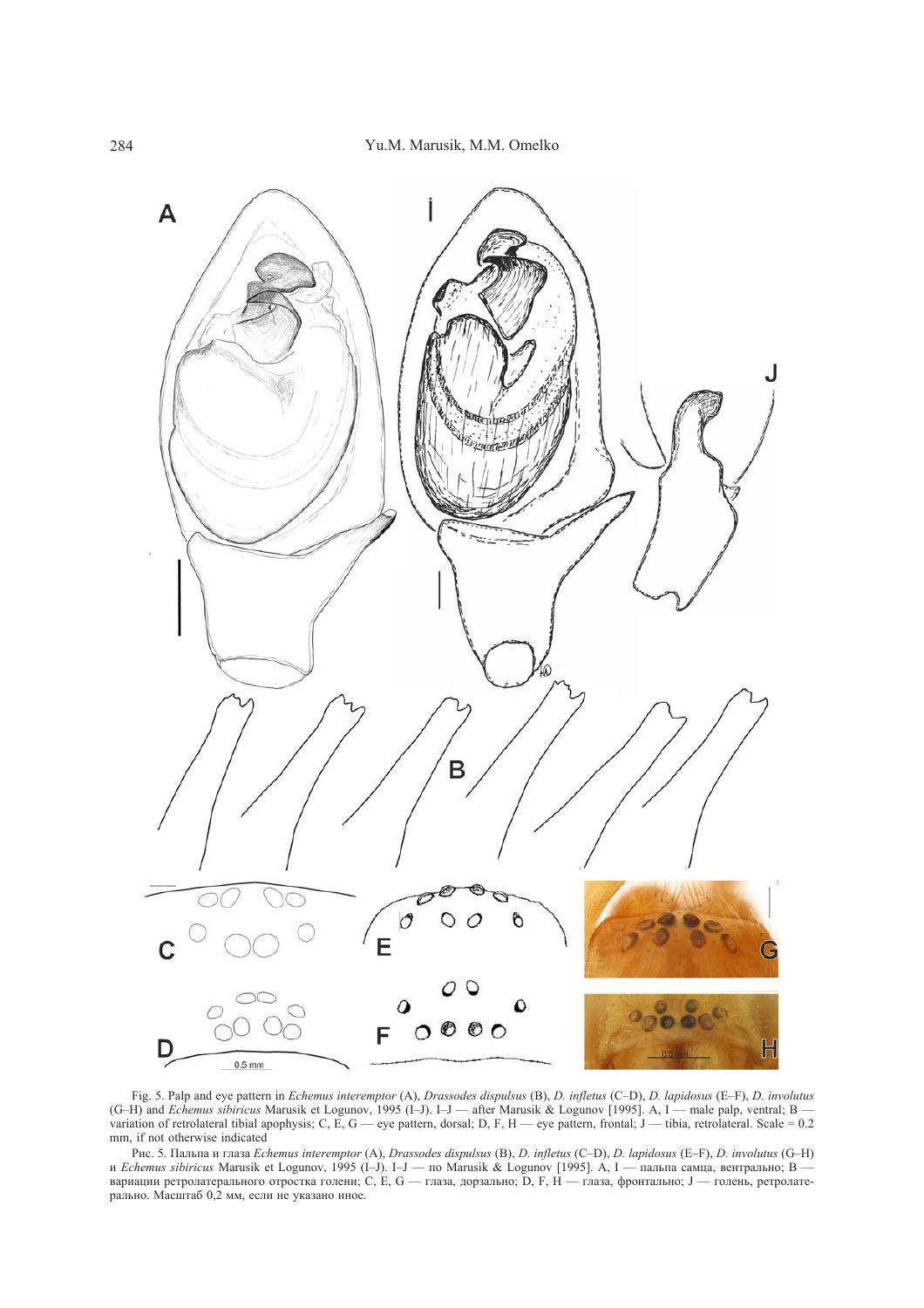

Fig. 6. Epigyne of *Drassodes dispulsus* (A–C), *D. invisus* (D–F) and *D. involutus* (G–I). A, D, G — intact, ventral; B, E, H macerated, ventral; C, F, I — dorsal, Scale =  $0.2$  mm.

Рис. 6. Эпигина *Drassodes dispulsus* (A–C), *D. invisus* (D–F) и *D. involutus* (G–I). A, D, G — интактная, вентрально; B, E, H мацерированная, вентрально; С,  $\overline{F}$ , I — дорзально. Масштаб 0,2 мм.

localities) and either in Afghanistan or Tajikistan (road across Pamir from Sirikol to Panja and back). Schenkel [1936] reported this species from several localities in Inner Mongolia, and Gansu (Lanzhou). *Drassodes parauritus*, a junior synonym is known from Qinghai and Xinjiang [Li, Lin, 2016]. Thus, there are no any records from Mongolia, and range can be described as Western Himalaya, Pamir to Gansu.

#### "*Drassodes*" *infletus* (O. Pickard-Cambridge, 1885) Figs 1B, 5C–D, 7C–L.

*Drassus i.* O. Pickard-Cambridge, 1885: 7, pl. 1, f. 4  $(\frac{\mathcal{Q}}{})$ .

*Drassodes i*.: Simon, 1893: 361 (transferred to *Drassodes*); 1895: 332 (reported from Altai).

*Drassodes i.:* Ermolajev, 1937: 605, f. 6 (9, misidentified).

MATERIAL EXAMINED: Syntypes:  $1 \overset{\circ}{ }$  with label "110, B 378 v21 1sp.";  $2 \nsubseteq$  "376, B 376 v14 2sp."

LOCALITIES MENTIONED IN THE TEXT: Between Yangihissar and Sirikol, March 1874.

ETYMOLOGY. Latin word "infletus" means unmounrned.

DESCRIPTION. Male unknown.

Paralectotype (lectotype). Total length 5.20 (6.80). Carapace 2.18 (2.75) long. 1.58 (2.00) wide. Chelicerae with 3 promarginal and 2 retromarginal teeth. Body without pattern (7I).

Length of leg segments (Paralectotype).

|              | Fe   | Pa   | Ti   | Mt                                   | Ta   | Total |
|--------------|------|------|------|--------------------------------------|------|-------|
|              | 1.36 | 0.86 |      | $1.21 \mid 0.87 \mid 0.71$           |      | 5.01  |
| $\mathbf{I}$ | 1.19 |      |      | $0.77 \mid 0.90 \mid 0.96 \mid 0.60$ |      | 4.41  |
| III          | 1.00 | 0.51 | 0.64 | 0.81                                 | 0.57 | 3.54  |
| IV           | 1.47 | 0.74 | 1.17 | 1.21                                 | 0.73 | 5.33  |

Leg spination (paralectotype): femora I 2d2p, II 2d1p, III 2d2p2r, IV 2d1p1r; tibia I 0, II 0, III 1d2p2r 2-2v, IV 2p3r2-2v; metatarsus I 0, II 0, III 3p2r2-2v, IV 3p3r2-2v.

Epigyne as in Figs 7C–H, J–L; posterior margin with deep triangular notch (*Tn*), fovea large, almost 3 times wide than high; with short triangular anterior extension (*Te*) of the epigynal plate (covered with setae), anterior part of fovea with rectangular shaped septum (*Se*), that looks like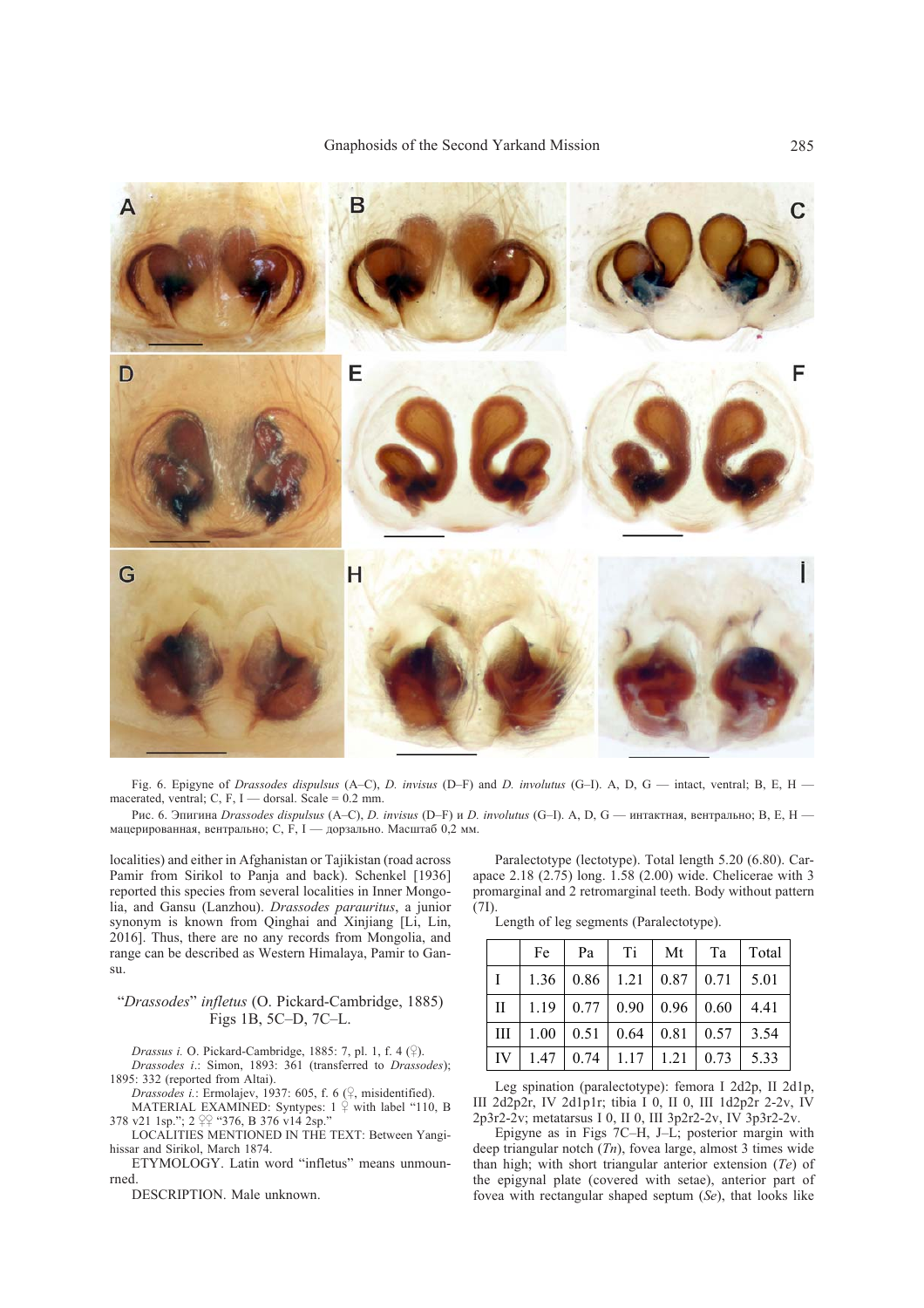

Fig. 7. Females of *Coreodrassus interlisus* (A, B) and *D. infletus* (C–L). A, C, J — macerated epigyne, ventral; B, K, L — endogyne, dorsal; D — intact epigyne with removed setae; E — intact epigyne with setae; F — dissected epigyne with removed setae;  $\vec{G}$  fertilization ducts;  $H -$ epigyne, ventral; I — habitus; J — epigyne. J–L — photo made with Olympus BH-2.

Abbreviations: *Ap* — anterior pockets; *Ef* — epigynal fold (rupture); *Ep* — pockets; *Fd* — fertilization ducts; *Ff* — fovea fold; *Lp*  lateral pockets; *Se* — septum; *Te* — triangular extension; *Tn* — triangular notch.

Рис. 7. Самки *Coreodrassus interlisus* (A, B) и *D. infletus* (C–L). A, C, J — мацерированная эпигина, вентрально; B, K, L эндогина, дорзально; D — интактная эпигина с удалёнными волосками; E — интактная эпигина с волосками; F — вычлененная эпигина с удалёнными волосками; G — оплодотворительные каналы; H — эпигина, вентрально; I — внешний вид; J — эпигина. J–L — снимки сделанные Olympus BH-2.

Сокращения: *Ap* — передние кармины; *Ef* — складка эпигины; *Ep* — карманы; *Fd* — оплодотворительные каналы; *Ff* — «грыжа» ямки; *Lp* — латеральные карманы; *Se* — септум; *Te* — треугольный выступ; *Tn* — треугольная выемка.

part of *Te*, posterior part of septum with round incision; septum hides copulatory openings; copulatory openings large and round; posterior part of fovea extends, fovea and forms fold (rupture) (*Ff*) covering partly posterior part of epigynal plate; *Ff* and *Tn* forms pocket (*Ep*). Posterior edge of epigyne forms deep fold (*Ef*). Receptacle small, transverse, shorter than septal width, copulatory ducts indistinct. Fertilization ducts (*Fd*) large, directed anteriorly, due to the large fold of epigynal plate.

NOTE. While preparing epigyne for photographing fertilization ducts broke down (Fig. 7G). Intact *Fd* are shown on Fig. 7C.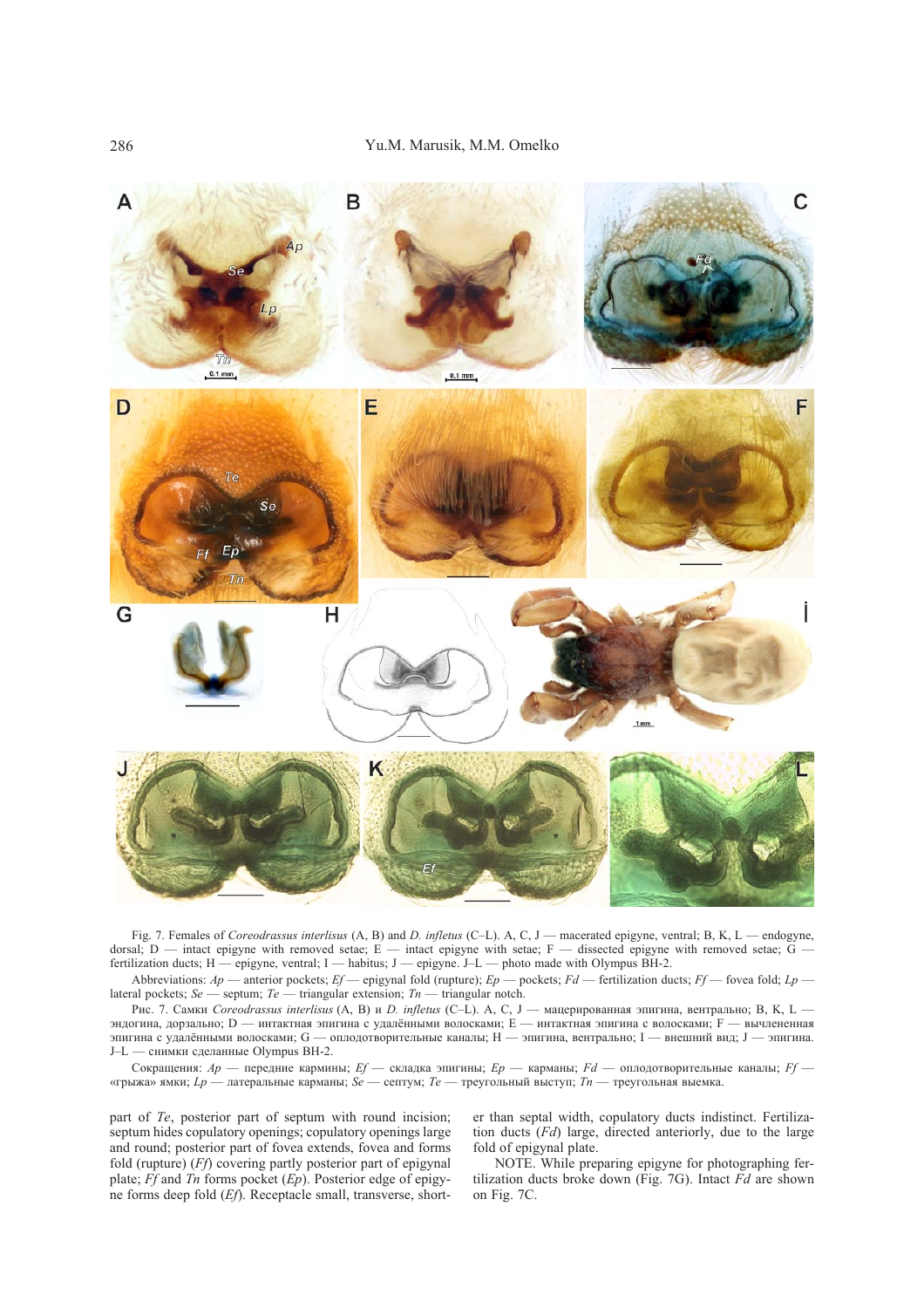COMMENTS. This species was considered by Simon [1893: 361] as belonging to *D. troglodytes* C.L. Koch, 1837 group (= *Haplodrassus* Chamberlin, 1922). To our mind, it does not belong to *Drassodes* or *Haplodrassus* and its relationship remains unclear to us. It has a very unusually complex epigyne and different eye arrangement (cf. Figs 5C–D and 5E–F). Pickard-Cambridge compared this species with *D. interemptor* (here transferred to *Echemus*) a species described based on the male. The endogyne of this species is somehow similar to that in *Echemus angustifrons* (Westring, 1861), the type species of the *Echemus*, and *D. infletus* may belong to *Echemus* and could even be conspecific with *D. interemptor* although the distance between the type localities is about 400 km and there are several mountain ranges between them.

DISTRIBUTION. In WSC [2019] its distribution is indicated as "China (Yarkand), Russia (South Siberia), Mongolia". The record from Russia (Altai, Ermolajev [1937]) is based on misidentification [Fomichev, Marusik, 2011]. The record from Mongolia by Simon [1895] "Steppe de Tschui" refers to the Altai (Chuya steppe) and is also most likely based on a misidentification.

#### *Drassodes interpolator* (O. Pickard-Cambridge, 1885) Figs 1G, 2C, 3A–B, 4A–B.

*Drassus i.* O. Pickard-Cambridge, 1885: 10, pl. 1, f. 7 ( $\circ$ <sup>7</sup>). MATERIAL EXAMINED: Holotype  $\circlearrowleft$  with label "208, B 378 v 15 1sp, DE3 $\circ$ 

LOCALITIES MENTIONED IN THE TEXT: Hills between Sirikol and Aktalla, between the 8th and 13th of May 1874, and on the road across the Pamir from Sirikol to Panja and back between April the 22nd and May the 7th, 1874.

DESCRIPTION. Holotype male. Total length 8.70. Carapace 3.88 long, 2.78 wide. Chelicerae with 3 promarginal teeth and retromarginal tooth absent. Abdomen and carapace without pattern.

Length of leg segments  $(?)$  — refers to missing segment).

|              | Fe   | Pa   | Ti   | Mt   | Ta   | Total |
|--------------|------|------|------|------|------|-------|
|              |      | 9    |      |      |      |       |
| $\mathbf{I}$ | 3.50 | 1.73 |      |      |      |       |
| Ш            | 3.38 | 1.38 | 2.93 | 3.28 | 1.75 | 12.70 |
| IV           | 4.38 | 1.80 | 3.68 | 4.73 | 1.88 | 16.45 |

Leg spination (? — refers to missing segment): femora I ?, II 3d3p1r, III 3d1p3r, IV 3d2p2r; tibia I ?, II ?, III 1d2p3r2-2v, IV 2d3p3r2-2v; metatarsus I ?, II ?, III 1d3p3r2- 2v, IV 3d3p2r2-2v.

Palp as in Figs 3A–B, 4A–B; tibia over 2 times longer than wide proximally, distal part swollen, tibial apophysis not strongly sclerotised, subconical; cymbium elongate, droplet-shaped; subtegulum not hidden by tegulum; tegular apophysis large, square shaped, wider than tibial apophysis; conductor straight, not bent; embolus long and straight, longer than ½ of the tegulum, displaced from the prolateral edge of the tegulum.

DISTRIBUTION. WSC [2019] indicates its distribution as Tajikistan, China (Yarkand) although it was described and is known by the holotype only. The locality indicated in the text could refer to Afghanistan, or Tajikistan or Xinjiang. It would be more correct statement to write "Pamir".

### *"Drassodes" involutus* (O. Pickard-Cambridge, 1885) Figs 1H, 2E, 5G–H, 6G–I.

*Drassus i.* O. Pickard-Cambridge, 1885: 14, pl. 1, f. 10 (9).

MATERIAL EXAMINED: Syntypes:  $2 \frac{99}{4}$  with labels "140, B 381 V3 1sp" and "B 378 v2 1sp,  $D54\frac{?}{4}$ "

LOCALITY MENTIONED IN THE TEXT: Sind Valley, August 5th to 13th, 1873.

ETYMOLOGY. Latin word "involutus" means rolled up or wrapped up.

DESCRIPTION. Male unknown.

Female (syntypes). Total length 7.15 (6.98). Carapace 3.10 (3.13) long. 2.25 (2.33) wide. Chelicerae with 3 promarginal and 2 retromarginal teeth. Carapace and abdomen without pattern.

Length of leg segments (specimen 7.15 long).

|    | Fe   | Pa   | Ti   | Mt   | Ta      | Total |
|----|------|------|------|------|---------|-------|
|    | 2.85 | 1.55 | 2.48 | 1.90 | 1.15    | 9.93  |
| П  | 2.38 | 1.33 | 2.10 | 1.78 | 1.00    | 8.58  |
| Ш  | 3.10 | 1.40 | 2.60 | 3.38 | 1.25    | 11.73 |
| IV | 3.03 | 1.50 | 2.63 | 3.35 | damaged |       |

Leg spination: femora I 2d2p, II 2d2p, III 3d2p2r, IV 3d2p2r; tibia I 2-2v, II 2-2v, III 1d3p2r2-2v, IV 1d3p3r2- 2v; metatarsus I 2v, II 2-2v, III 3p3r2-2v, IV 3p3r2-2v.

Epigyne as in Figs 6G–I; fovea without lateral margins, but with 2 anterior hoods, and pair of lateral pits; septum wide, more than  $\frac{1}{2}$  of fovea width, tapering posteriorly; endogyne with one pair of subglobular receptacles.

COMMENTS. Judging from the shape of epigyne: presence of anterior pockets and lateral pits, lack of distinct lateral margins of fovea, and one pair of receptacles this species does not belong to *Drassodes*. Eye pattern of this species differs from those in *D. lapidosus*, the type species of the genus.

DISTRIBUTION. The WSC [2019] indicates it distribution as China (Yarkand), although it was described from the Sind Valley and may refer either to modern Pakistan or India.

### *Drassodes invisus* (O. Pickard-Cambridge, 1885) Figs 1C, 2A, 6D–F.

*Drassus invisus* O. Pickard-Cambridge, 1885: 9, pl. 1, f. 6  $(2)$ . *Drassus lapsus* O. Pickard-Cambridge, 1885: 15, pl. 2, f. 11  $(iuv^{\mathcal{Q}})$ . **Syn.n.** 

*Scotophaeus invisus*: Reimoser, 1935: 173.

*D. lapsus*: Hogg, 1912: 205, f. 5  $(\frac{6}{5})$ , identification doubted by author).

MATERIAL EXAMINED. *Drassodes invisus*: Lectotype  $\frac{1}{2}$  and paralectotypes  $2 \frac{90}{4}$  11 juv. with label "44, B 379 v21 14sp."; *D. lapsus*: holotype subadult female was not recognized among the material.

LOCALITY MENTIONED IN THE TEXT: *Drassodes invisus*: Between Sirikol and Aktalla, between the 8th and 31st of May 1874; *D. lapsus*: Yangihissar, April 1874.

ETYMOLOGY. Latin word "invisus" means hated.

NOTE. Reimoser [1935] considered *D. invisus* to be in *Scotophaeus* but has not provided any arguments in support of the transfer. The two species have been synonymized because they come from the same region and because it is not possible to determine which species the subadult female (holotype of *D. lapsus*) is.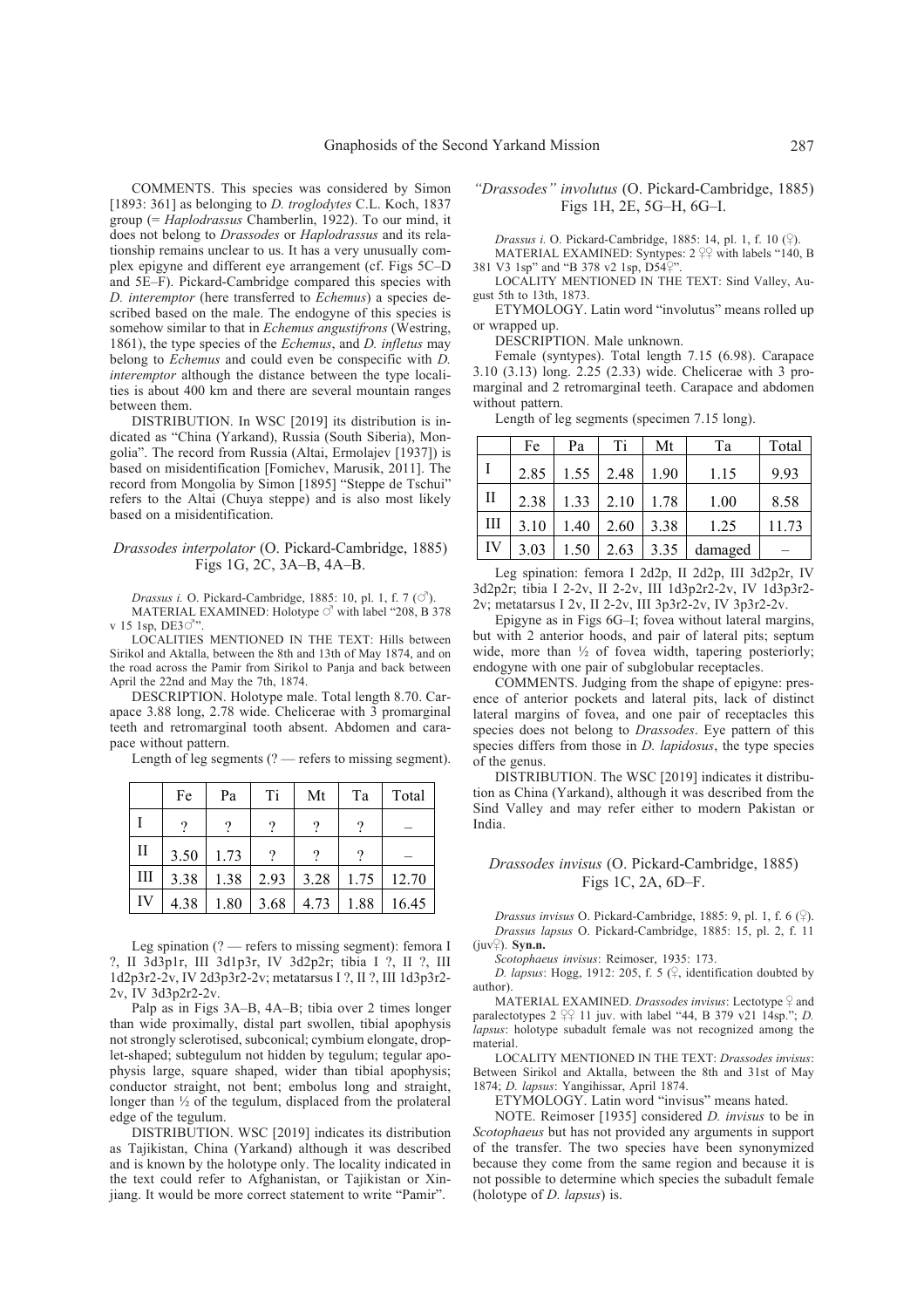DESCRIPTION. Male unknown.

Female. Lectotype/smallest paratype. Total length 10.60 (9.4). Carapace 5.00 (4.62) long, 3.50 (3.05) wide. Chelicerae with 3 promarginal teeth, retromargin without teeth. Body lacking pattern.

Length of leg segments (lectotype).

|    | Fe   | Pa | Ti          | Mt                                 | Ta   | Total |
|----|------|----|-------------|------------------------------------|------|-------|
| Ι  | 4.35 |    |             | $2.35$   4.03   3.38   2.00        |      | 16.10 |
| П  |      |    |             | $4.05$   2.15   3.90   3.18   2.00 |      | 15.28 |
| Ш  | 3.98 |    | $1.93$ 3.28 | $3.43$ 2.00                        |      | 14.60 |
| IV | 4.95 |    |             | $2.15$   4.53   5.25               | 2.23 | 19.11 |

Leg spination: femora I 2d2p, II 2d2p, III 3d2p2r, IV 3d2p2r; tibia I 2-2v, II 1(2)p2-2v, III 1d3p 3r2-2v, IV 2d2p3r2-2v; metatarsus I 2v, II 2v, III 3d2p2r2-2v, IV 3d2p2r2-2v.

Epigyne as in Figs 6D–F; fovea large, width-height ratio *ca*. 1.57 and receptacles do not extend beyond the anterior margins, septum well developed, anterior width about 1/4 of fovea width, base of septum 2.5 times thinner than fovea width; anterior and posterior receptacles not touching each other; anterior receptacles with distinct stem, over 2 times thinner than receptacle diameter.

COMMENT. *Drassodes invisus* could be a synonym of *D. interpolator*, a species known from male only. Two species have the same type locality.

DISTRIBUTION. This species is known from the type locality only.

#### *Echemus* **Simon, 1878**

TYPE SPECIES: *Drassus angustifrons* Westring, 1861 from Sweden.

COMMENTS. Currently 22 species are assigned to this poorly known genus, and most of them it seems are misplaced. It has global distribution, and its species are described from Australia, Southeast Asia, Siberia, India, Europe, Africa and Brazil. Only six species are described by both sexes, two are known only by juveniles. Furthermore, only half species are illustrated. Nineteen species are known only from the original description. Currently males of only five species are more or less well illustrated, but as to females, only in one, the type species, is the epigyne properly illustrated. The genus has no somatic characters that allow it to be distinguished from other genera, but can be recognized thanks to the male palp. While searching for literature on this genus we recognized that African *E*. *incinctus* Simon, 1907 has a palpclosely resembling that in the type species of *Hongkongia* Song et Zhu, 1998, *H. wuae* Song et Zhu, 1998 and therefore we suggest new combination *Hongkongia incinctus* (Simon, 1907), **comb.n**.

### *Echemus interemptor* (O. Pickard-Cambridge, 1885), **comb.n.** Figs 1D, 2D, 3E–F, 4E–F, 5A.

*Drassus i.* O. Pickard-Cambridge, 1885: 8, pl. 1, f. 5 ( $\circlearrowleft$ ).

MATERIAL EXAMINED: Holotype  $\circ$ <sup>7</sup> with label "78, B 378 v16 1sp, DS2" in poor condition most of leg segments are detached.

LOCALITIES MENTIONED IN THE TEXT. Neighbourhood of Leh, August or September 1873.

ETYMOLOGY. Latin word "interemptor" means killer or murderer.

DIAGNOSIS. This species is most close to *E. sibiricus* Marusik et Logunov, 1995 (Figs 5I–J) a species known from Tuva only. The two species differ in the shape of tibial apophysis and its tip: apophysis straight with small extension on the tip in *E. interemptor* (Fig. 3F) and bent and without extension on the tip in *E. sibiricus* (Fig. 5J). *Echemus interemptor* also differs from sibling species by having a wider embolus.

DESCRIPTION. Total length 7.40. Carapace 3.50 long. 2.53 wide. Chelicerae with 3 promarginal teeth and 1 small retromarginal tooth. Carapace and abdomen without pattern. Length of leg segments (? — refers to missing segment).

|     | Fe   | Pa   | Ti   | Mt   | Ta   | Total |
|-----|------|------|------|------|------|-------|
|     |      |      |      |      |      |       |
| H   | 2.63 | 1.50 |      |      |      |       |
| IΙI | 2.28 | 1.28 | 2.00 | 1.80 | 1.13 | 8.49  |
| IV  | 3.00 |      |      |      |      |       |

Leg spination (? — refers to missing segment): femora I 3d1p, II 3d2p1r, III 3d2p2r, IV 3d2p1r; tibia I ?, II ?, III 1d3p3r2-2v, IV ?; metatarsus I ?, II ?, III 3p3r2-2v, IV ?.

Palp as in Figs 3E–F, 4E–F, 5A; tibia short, almost as wide as long (not counting apophysis); apophysis as long as tibia, flattened, almost 3 times longer than wide, with small extension dorso-anteriorly; cymbium with short tip and basoretrolateral triangular extension; sperm duct semi round, not meandering and not reaching posterior or retrolateral edge of the tegulum; conductor membranous, almost indistinct, wide; embolus flat and twisted around its axis, originates anteriorly in the middle of the tegulum.

COMMENTS. We transfer this species to *Echemus* due to its similarity with the two Asian species *E. sibiricus* and *E*. *levyi* Kovblyuk et Seyyar, 2009 and also with the generotype, *E. angustifrons* (Westring, 1861). While describing *Drassus interemptor* O. Pickard-Cambridge compared it with *D. infletus* known only by females collected from Xinjiang. Endogyne of *D. infletus* with transversal receptacles is somewhat similar to those in *E. angustifrons*, and therefore *E*. *interemptor* could be conspecific with *D. infletus*.

DISTRIBUTION. WSC [2019] indicate its distribution as Yarkand, although the species was described and known so far only from India (Leh).

### **Gen.** *Micaria* **Westring, 1851**

# *Micaria lenzi* Bösenberg, 1899

Figs 1I, 8A–D.

*M. connexa* O. Pickard-Cambridge, 1885: 20 ( $\circ$ <sup>7</sup> $\circ$ ). **Syn.n.** 

*M. pallida* O. Pickard-Cambridge, 1885: 20 (j). **Syn.n.**

*M. lenzi*: Wunderlich, 1980; 277, f. 6, 29a–d, 51a–c ( $\circ$ 

*M. lenzi*: Mikhailov, Marusik, 1995: 102, f. 31-32, 37 (09).

*M. lenzi*: Song *et al.*, 2004: 174, f. 102A–E ( $\circ$ °).

*M. lenzi*: Almquist, 2006: 437, f. 376a–e  $(\vec{OQ})$ .

For complete list of taxonomic references (altogether 20) for *M. lenzi* see WSC [2019].

MATERIAL EXAMINED. Lectotype of *M. connexa*  $\circ$ <sup>7</sup> (designated here) with the label "226, tube IV. Transferred from B.378". Female syntype not found.

LOCALITIES MENTIONED IN THE TEXT: *M. connexa*: Hills between Sirikol and Aktalla, May 8th to 13th, 1874; *M. pallida*: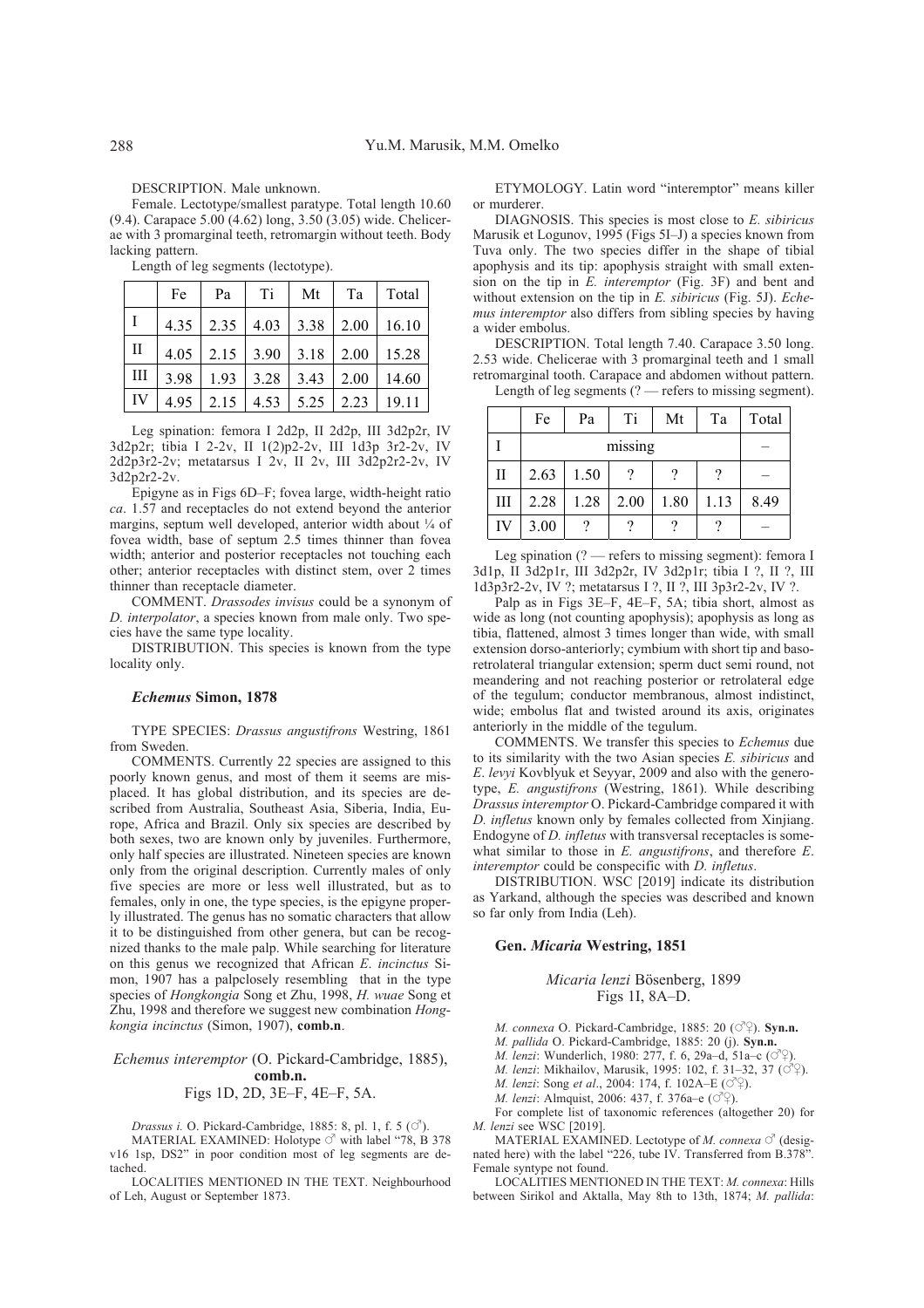

Fig. 8. Holotype of *Micaria connexa* (A–B) and *Micaria lenzi* (C–D, from Magadan). A — habitus, dorsal; B — male palpal tibia and tarsus, ventral; C — male palpal tarsus, ventral; D — male palpal tibia, retrolateral.

Рис. 8. Голотип *Micaria connexa* (A–B) и *Micaria lenzi* (C–D, из Магадана). A — внешний вид, дорзально; B — голень и лапка пальпы самца, вентрально; C — лапка пальпы самца, вентрально; D — голень пальпы самца, ретролатерально.

Found on the route across the Pamir from Sirikol to Panja and back, April 22nd.

COMMENTS. *Micaria lenzi* is widespread Palaearctic species [Marusik *et al*., 2000]. Although it was described after *M. connexa* and *M. pallida*, the name should be preserved because of lack of usage of the senior synonyms (only used in original description) and numerous citations of *M. lenzi* in taxonomic and faunistic papers [ICZN, 2019: Art. 23.9.1].

Male palp of the lectotype *M. connexa* has no differences with those of *M. lenzi*. While describing new species O. Pickard-Cambridge [1885] mentioned its similarity to *M. pulicaria*, as a species having a similar palp. Moreover *M. lenzi* is known from Tibet, Xinjiang [Song *et al*., 2004] and also in Himalaya [Marusik *et al*., 2014]. Although, *M. pallida* was described based on the subadult male, we synonymize it with *M. lenzi* because this species occurs in the region and it is impossible to recognize juveniles in this genus.

DISTIBUTION. *Micaria lenzi* has trans-Palaearctic distribution. The WSC [2019] indicates type locality of *M. pallida* as Tajikistan but collecting locality "across the Pamir from Sirikol to Panja and back" may refer either to Afghanistan (from Sirikol to Panja) or Tajikistan (back).

**Acknowledgements**. We thank Zoë Simmons (Oxford, UK) and Dmitri V. Logunov (Manchester, UK) for their help both in obtaining spider material from the Second Yarkand Mission, and in searching the archive of O. Pickard-Cambridge for notes or transcripts that that would allow us to decipher the numerical labels associated with specimens. Special thanks go to Seppo Koponen and Ilari Sääksjärvi  $(2MUT)$  for providing us with museum facilities; as well as to Seppo Koponen, Mykola M. Kovblyuk (Simferopol, Crimea) and an anonymous reviewer whose comments allowed us to improve our paper. We thank also Zhang Feng (Baoding, China) and Alexander Ponomarev (Rostov-on-Don, Russia) for providing us with comparative figures and specimens. The English of the final draft was kindly checked by Zoë Simmons.

#### References

- Almquist S. 2006. Swedish Araneae, part 2 families Dictynidae to Salticidae // Insect Systematics & Evolution, Supplement. Vol.63. P.285–601.
- Bonnet P. 1956. Bibliographia araneorum. Toulouse: Douladure. T.2. Pt.2. P.919–1926.
- Ermolajev W. 1937. Beitrag zur Kenntnis der altaischen Spinnen // Festschrift Embrik Strand. Bd.3. S.596–606.
- Fomichev A.A., Marusik Yu.M. 2011. New data on spiders (Arachnida: Aranei) of the Altai Republic, Russia // Arthropoda Selecta. Vol.20. No.2. P.117–123.
- Hogg H.R. 1912. Araneidae // Clarck R.S., Sowerby A. de C. (eds.). Clark Expedition to northern China. London: Through Shên-kan. P.204–218.
- Hu J.L. 2001. Spiders in Qinghai-Tibet Plateau of China. Henan Science and Technology Publishing House. 658 p.